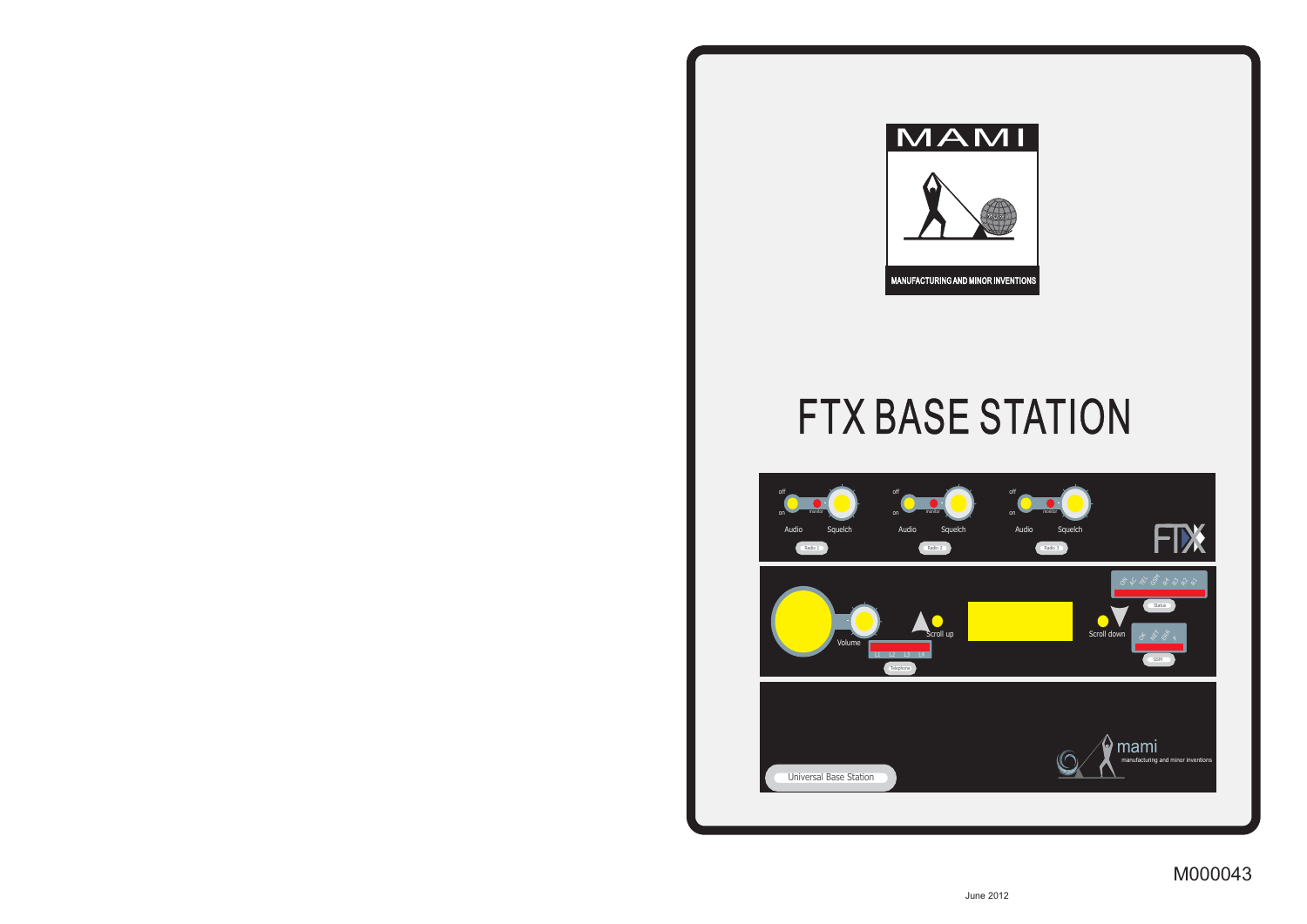#### **FTX Base Operation Manual**

#### **Description:**

The FTX Base is a multi format Base which handles 3 radio receivers, 4 telephone lines and 1 GSM receive only module.( Note: The receiving devices are optional and should be mentioned when the base is ordered.)

All received signals are displayed on a 4 line X 20 character LCD, top 2 lines showing the current received string with the receiving device. The bottom 2 lines display a scrollable list of the last 20 received alarms.

A serial output is available for use with a control room monitoring software from a serial D9 or USB output.

The base comes with a plug in 16 VAC transformer and a Serial cable. All that needs to be done to get started is to plug the Serial cable between the base and the relevant port to be used on the monitoring computer, plug the transformer between the base and the mains power socket and turn the Key switch (supplied) to the ON position. (BACK UP BATTERIES ARE INCLUDED IN THE CASE, unless removed for transportation purposes).

A 'DECODER SIGN ON' accompanied by the base's control serial number will be sent to the monitoring software on the computer. All valid received signals will be sent to the monitoring software as they are received.

The radio receivers are equipped to handle the Normal code 15 MAMI string, the MAMI Wnet string and Ademco Contact ID in both DTMF and the NEW FTX protocols.

The 4 Telephone lines handle all famous telephone protocols except SIA. Please note that telephone format selections are optional and the required format(s) should be mentioned when the base is ordered.

#### BASE STATION FRONT VIEW

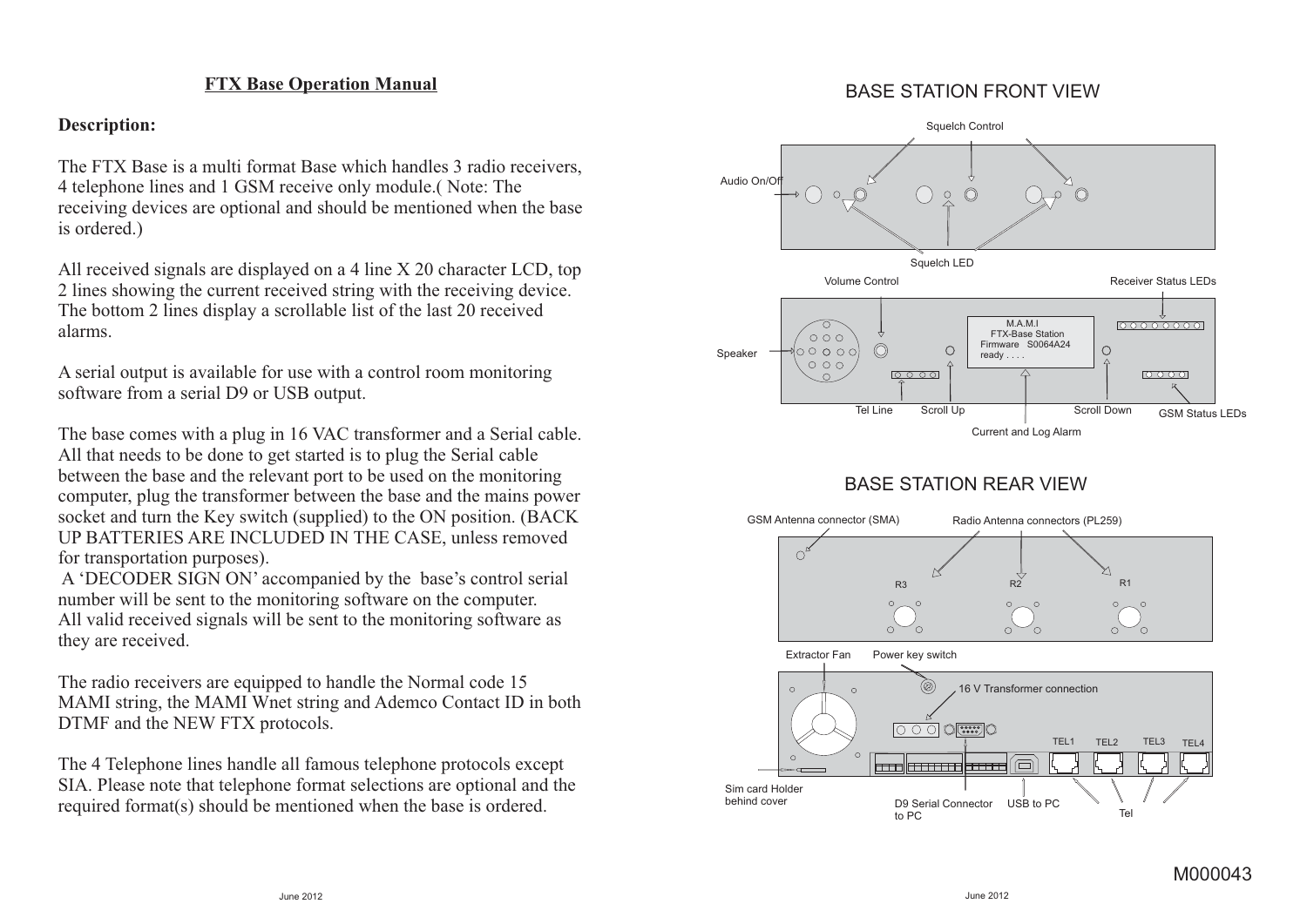

1 TERRACE ROAD EDENVALE P.O. BOX 2699, EDENVALE, 1610 TEL: +27 11 452 4737 FAX: +27 11 452 4738

# **MAMI MULTI BASE STATION**

INSTALLATION MANUAL SOFTWARE VER. S0031C23



M000045 M000045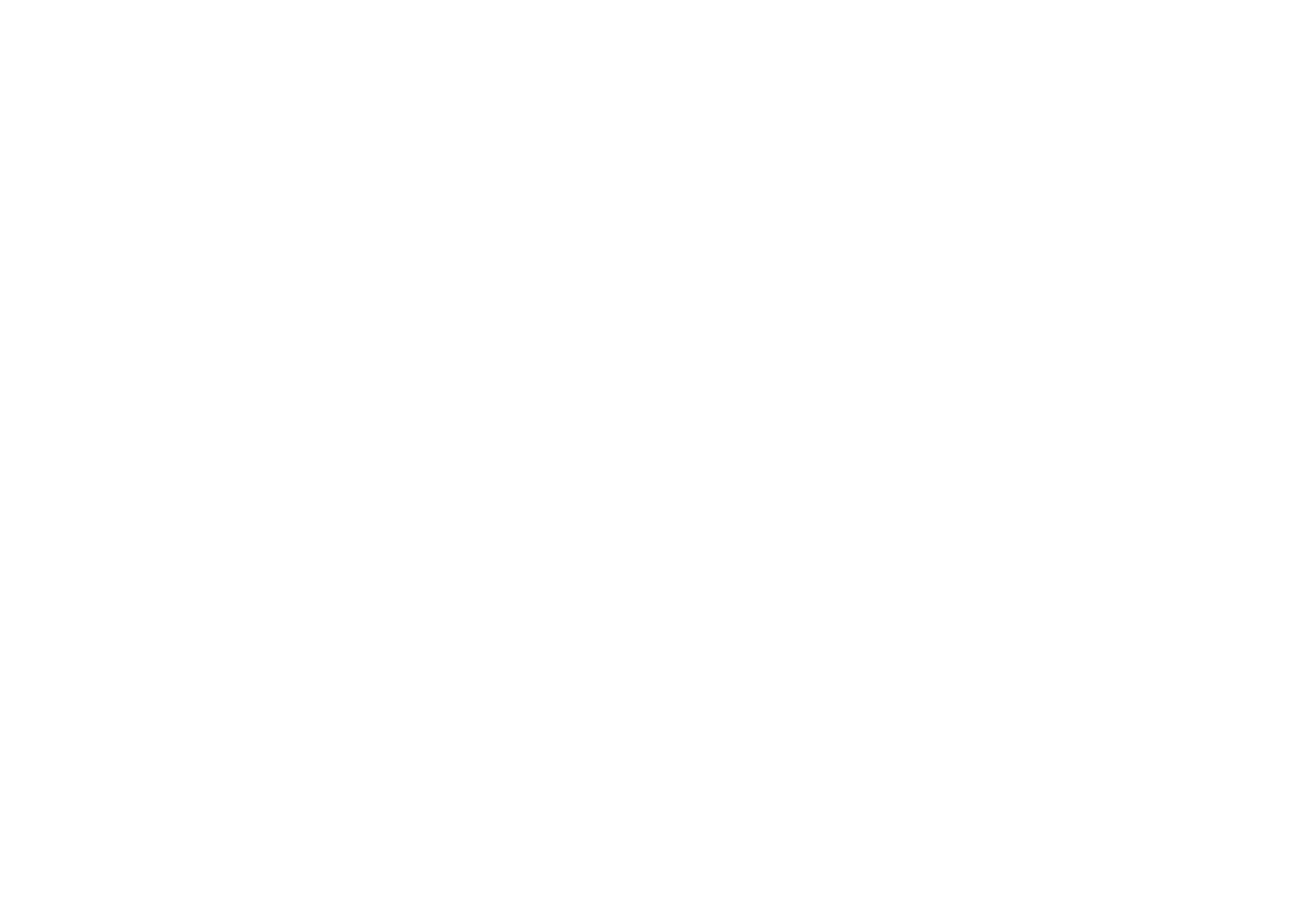### **M.A.M.I. MULTI BASE STATION DECODER**

| INSTALLING THE RECEIVER-DECODER UNIT MALL CONTRIGUING THE RECEIVER A                                                                                                                                                                                                                                                               |  |
|------------------------------------------------------------------------------------------------------------------------------------------------------------------------------------------------------------------------------------------------------------------------------------------------------------------------------------|--|
| OPERATING THE BASE STATION DECODER <b>CONSERVING THE STATE ASSESS</b>                                                                                                                                                                                                                                                              |  |
|                                                                                                                                                                                                                                                                                                                                    |  |
|                                                                                                                                                                                                                                                                                                                                    |  |
| IN STANDBY MODE<br><b>WHEN A RADIO SIGNAL IS RECEIVED</b>                                                                                                                                                                                                                                                                          |  |
| MAMI MULTI BASE STATION-TO-HOST PROTOCOL USING INTERNATIONAL STATE STATION AND STATE STATION.                                                                                                                                                                                                                                      |  |
|                                                                                                                                                                                                                                                                                                                                    |  |
|                                                                                                                                                                                                                                                                                                                                    |  |
|                                                                                                                                                                                                                                                                                                                                    |  |
| $\overline{D}$ and $\overline{D}$ and $\overline{D}$ and $\overline{D}$ and $\overline{D}$ and $\overline{D}$ and $\overline{D}$ and $\overline{D}$ and $\overline{D}$ and $\overline{D}$ and $\overline{D}$ and $\overline{D}$ and $\overline{D}$ and $\overline{D}$ and $\overline{D}$ and $\overline{D}$ and $\overline{D}$ and |  |

BASE STATION CONNECTIONS Network of the state of the state of the state of the state of the state of the state of the state of the state of the state of the state of the state of the state of the state of the state of the

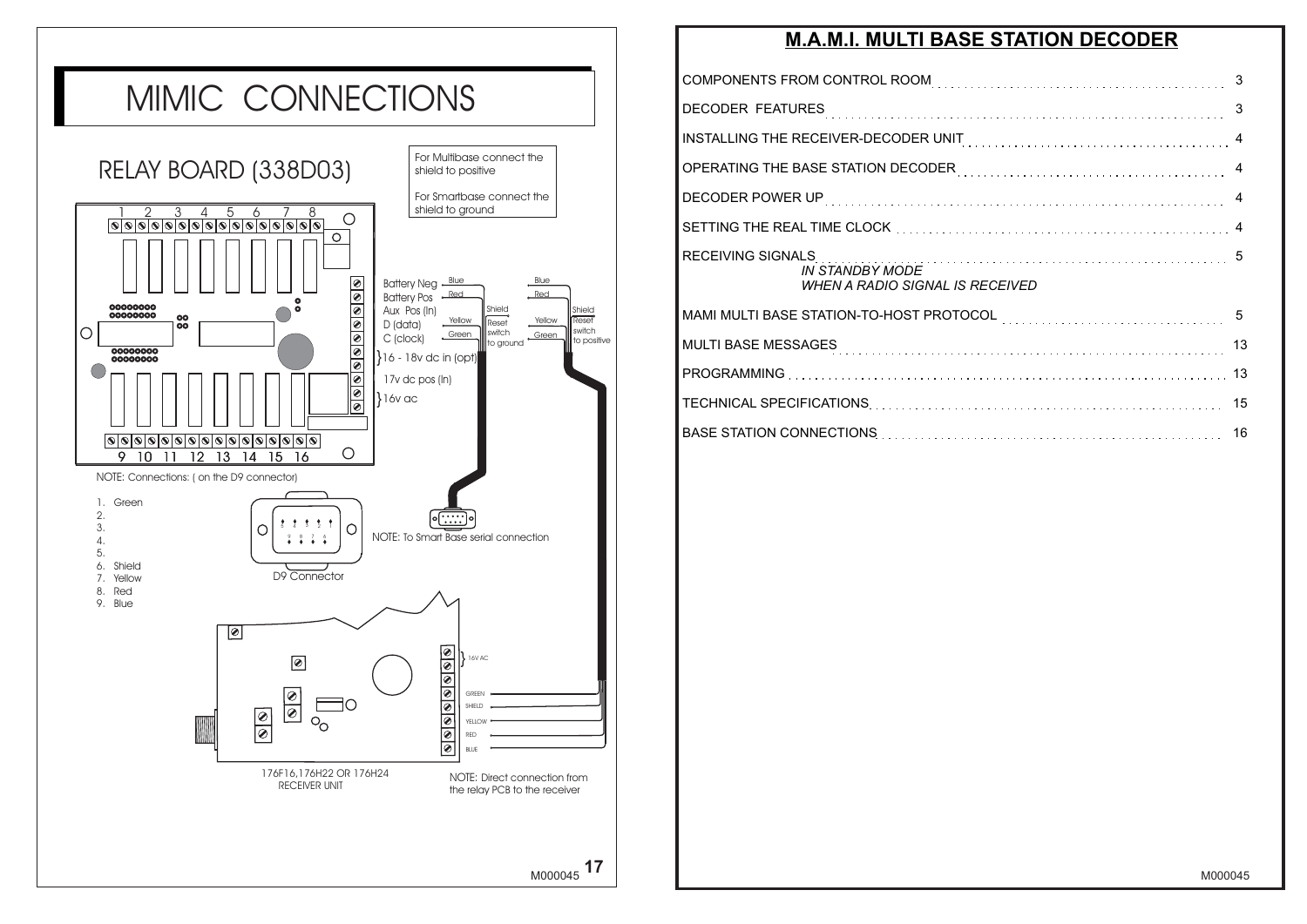### **COMPONENTS FROM CONTROL ROOM**

The **M.A.M.I** MULTI BASE station consists of the following:

- A decoder unit with built in receiver and power supply.
- Telephone plug in module.
- Tone decoder module.

For a complete base station setup, a decoder unit, computer, printer (optional), as well as a base station antenna are required. This is shown in the following diagram.



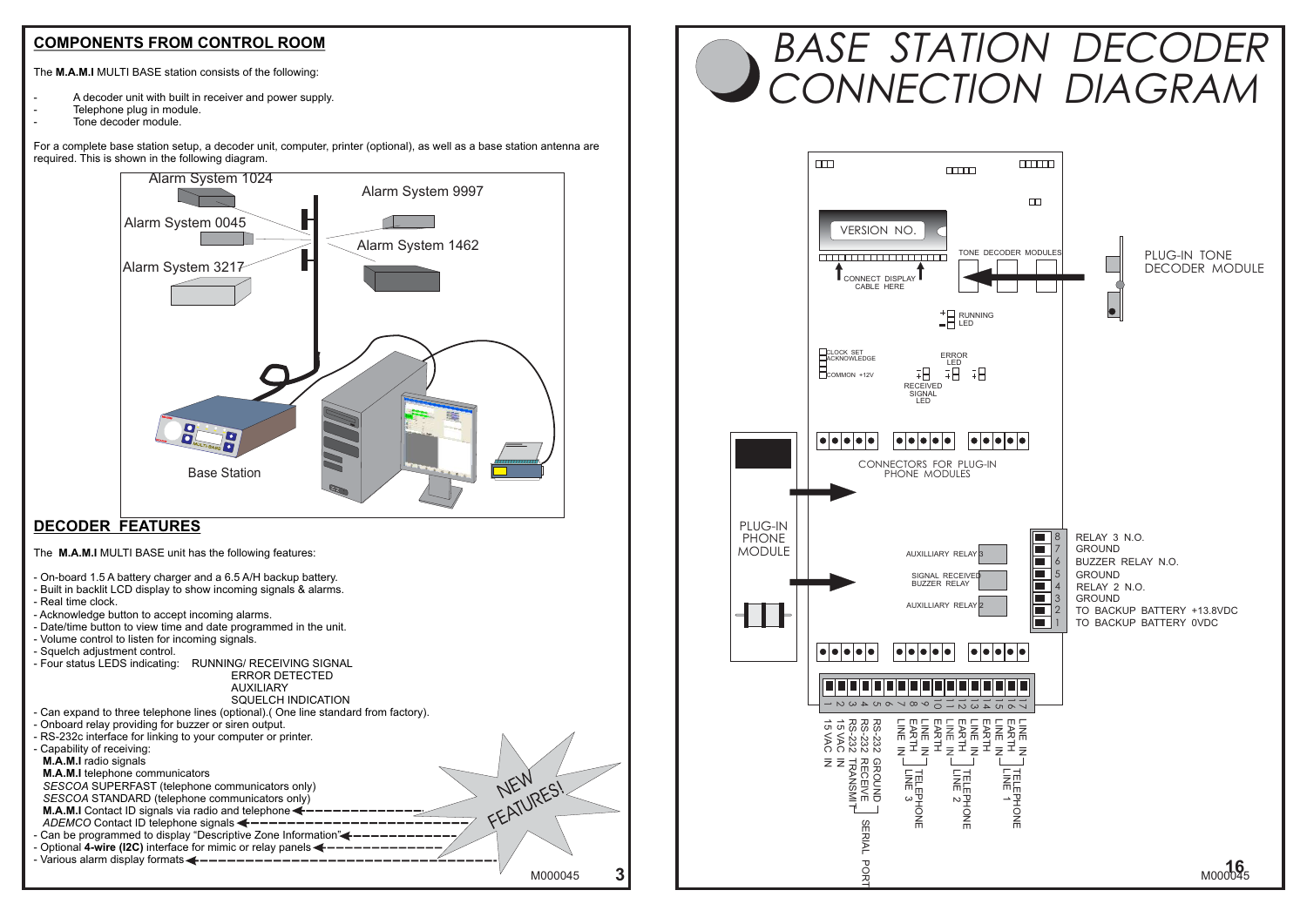### **INSTALLING THE RECEIVER-DECODER UNIT**

- Ensure that the computer, base decoder and printer are switched off.
- Connect the base decoder to the computer with the supplied **9-pin** serial plug to the serial port.
- Connect the optional printer to the computer's parallel port.
- Connect the antenna cable to the base decoder receiver. This is the receiver section of the base decoder and is usually a **PL259** connection. ( See antenna installation manual.)
- 
- Connect the supplied ac transformer to the mains socket outlet.
- Switch the computer, decoder and printer on.
- Your computer should display the Windows Desktop after startup.
- 
- or the volume control effect the receiver sensitivity in any way).
- The base decoder unit should display the following start up message on the LCD display

#### **"MULTI BASE" "0000 00 S0031CXX"**

### **OPERATING THE BASE STATION DECODER**

### **DECODER POWER UP**

#### **"MULTI BASE" "0000 00 S0031CXX**"

- The clock will start from date: 01:01:98 And the time from: 00:00:00
- The green 'RUNNING' led will flash at 1 second intervals.
- The red 'ERROR' led as well as the yellow 'SIGNAL RECEIVED' led will remain off.
- The decoder unit will send a start-up message to the host computer. This message will be 'DECODER SIGN ON' .

### **SETTING THE REAL TIME CLOCK**

- **Switch the decoder unit off.**
- **Hold down the yellow button on the decoder front panel, and switch the decoder back on.**
- Release the **yellow button** after **5 seconds**.
- The LCD display will prompt you to set the **year**. Push the **red button** once to increment the year. **Holding** this button down will increment the year at a faster rate.
- value. Again **holding** the red button down will increment the months at a faster rate.
- Push the yellow button to set the day. And again press the red button to increment.
- Follow this sequence until the time and date are correctly set.

**4**

| <b>TECHNICAL SPECIFICATIONS</b>              |                                                                                                                                                         | <b>INSTALLING THE RECEIVER-DECODER UNIT</b>                                                                                                                                                                                                                                                                                                                                                                                                                                                                                                                                                                                                                                                                                                                                                                      |
|----------------------------------------------|---------------------------------------------------------------------------------------------------------------------------------------------------------|------------------------------------------------------------------------------------------------------------------------------------------------------------------------------------------------------------------------------------------------------------------------------------------------------------------------------------------------------------------------------------------------------------------------------------------------------------------------------------------------------------------------------------------------------------------------------------------------------------------------------------------------------------------------------------------------------------------------------------------------------------------------------------------------------------------|
| <b>DIMENSIONS</b>                            | - Decoder dimensions approx. 34cm x 22cm x 7.5cm                                                                                                        | The M.A.M.I MULTI BASE receiver /decoder is very simple to install as there is minimal wiring required.                                                                                                                                                                                                                                                                                                                                                                                                                                                                                                                                                                                                                                                                                                          |
| <b>POWER SUPPLY</b>                          | - 16VAC in.                                                                                                                                             | Just follow these steps below for a successful installation.                                                                                                                                                                                                                                                                                                                                                                                                                                                                                                                                                                                                                                                                                                                                                     |
|                                              | (to backup battery).<br>- 13.8VDC 1.5A out                                                                                                              | - Ensure that the computer, base decoder and printer are switched off.<br>- Connect the base decoder to the computer with the supplied 9-pin serial plug to the serial port.                                                                                                                                                                                                                                                                                                                                                                                                                                                                                                                                                                                                                                     |
| <b>DECODER CURRENT</b><br><b>CONSUMPTION</b> | - 180mA, with no relays energized                                                                                                                       | This connection can be made either to port one or to port two of your pc. (D25 plug available on reques<br>- Connect the optional printer to the computer's parallel port.<br>- Connect the antenna cable to the base decoder receiver. This is the receiver section of the base decod                                                                                                                                                                                                                                                                                                                                                                                                                                                                                                                           |
| <b>SIGNAL INPUTS</b>                         | - 1 radio, 1 telephone line (3 line up gradable).                                                                                                       | and is usually a <b>PL259</b> connection. (See antenna installation manual.)                                                                                                                                                                                                                                                                                                                                                                                                                                                                                                                                                                                                                                                                                                                                     |
| <b>SIGNAL COMPATIBILITY</b>                  | - M.A.M.I. Radio, plus either                                                                                                                           | - Connect the telephone line to the telephone interface on the back of the decoder unit. (optional).<br>- Connect the supplied ac transformer to the mains socket outlet.                                                                                                                                                                                                                                                                                                                                                                                                                                                                                                                                                                                                                                        |
|                                              | - M.A.M.I. Communicator                                                                                                                                 | - Switch the computer, decoder and printer on.<br>- Your computer should display the Windows Desktop after startup.                                                                                                                                                                                                                                                                                                                                                                                                                                                                                                                                                                                                                                                                                              |
|                                              | SESCOA SUPERFAST 3+3+1 Communicator.                                                                                                                    | - Set the volume and squelch levels on the base decoder if audio is required. (Note that neither the sque<br>or the volume control effect the receiver sensitivity in any way).                                                                                                                                                                                                                                                                                                                                                                                                                                                                                                                                                                                                                                  |
|                                              | SESCOA 4+2 Communicator.                                                                                                                                | - The base decoder unit should display the following start up message on the LCD display                                                                                                                                                                                                                                                                                                                                                                                                                                                                                                                                                                                                                                                                                                                         |
|                                              | Contact ID                                                                                                                                              | "MULTI BASE"                                                                                                                                                                                                                                                                                                                                                                                                                                                                                                                                                                                                                                                                                                                                                                                                     |
| <b>DATA TO HOST</b>                          | RS-232C signal levels                                                                                                                                   | "0000 00 S0031CXX"                                                                                                                                                                                                                                                                                                                                                                                                                                                                                                                                                                                                                                                                                                                                                                                               |
|                                              | - 1200/4800 baud rate                                                                                                                                   | - The green LED will flash at one second intervals.<br>- The system is now ready for the CRIME software installation. (See CRIME installation guide).                                                                                                                                                                                                                                                                                                                                                                                                                                                                                                                                                                                                                                                            |
| <b>RADIO RECEIVER FREQUENCY</b>              | - VHF - 138 to 172MHz (ICASA licence required).                                                                                                         |                                                                                                                                                                                                                                                                                                                                                                                                                                                                                                                                                                                                                                                                                                                                                                                                                  |
|                                              | - UHF - 402 to 405Mhz (RKU).                                                                                                                            | <b>OPERATING THE BASE STATION DECODER</b>                                                                                                                                                                                                                                                                                                                                                                                                                                                                                                                                                                                                                                                                                                                                                                        |
| <b>AUDIO OUTPUT</b>                          | - Internal audio speaker and squelch adjustment.                                                                                                        | - After correct installation the base station should operate in the following manner:                                                                                                                                                                                                                                                                                                                                                                                                                                                                                                                                                                                                                                                                                                                            |
| <b>MODULATION (FM)</b><br>(Transmitters)     | - Approved for 12.5KHz channel spacing.                                                                                                                 | (Note: Make sure the battery terminals are connected to the battery)                                                                                                                                                                                                                                                                                                                                                                                                                                                                                                                                                                                                                                                                                                                                             |
| <b>TRANSMITTER RANGE</b>                     | - UHF = MAX 3-4Km in good conditions.                                                                                                                   | <b>DECODER POWER UP</b>                                                                                                                                                                                                                                                                                                                                                                                                                                                                                                                                                                                                                                                                                                                                                                                          |
|                                              | <b>VHF</b> (RKF) = $\pm$ 25Km in good conditions.<br>(Above ranges depend on type and Location of the antenna, as well as<br>environmental conditions). | - When powered up, the decoder unit will display the initial start-up message on the LCD display.<br>"MULTI BASE"                                                                                                                                                                                                                                                                                                                                                                                                                                                                                                                                                                                                                                                                                                |
| <b>CONNECTIONS PROVIDED</b>                  | - 16VAC plug in transformer.                                                                                                                            | "0000 00 S0031CXX"                                                                                                                                                                                                                                                                                                                                                                                                                                                                                                                                                                                                                                                                                                                                                                                               |
|                                              | - Serial port D9 / D25 female connector.                                                                                                                | - The clock will start from date: 01:01:98<br>And the time from: 00:00:00<br>- The green 'RUNNING' led will flash at 1 second intervals.                                                                                                                                                                                                                                                                                                                                                                                                                                                                                                                                                                                                                                                                         |
|                                              | - 1 telephone plug (expandable to 3).                                                                                                                   | - The red 'ERROR' led as well as the yellow 'SIGNAL RECEIVED' led will remain off.<br>- The decoder unit will send a start-up message to the host computer. This message will be<br>'DECODER SIGN ON'.                                                                                                                                                                                                                                                                                                                                                                                                                                                                                                                                                                                                           |
|                                              |                                                                                                                                                         | <b>SETTING THE REAL TIME CLOCK</b>                                                                                                                                                                                                                                                                                                                                                                                                                                                                                                                                                                                                                                                                                                                                                                               |
|                                              |                                                                                                                                                         | - Switch the decoder unit off.<br>- Hold down the yellow button on the decoder front panel, and switch the decoder back on.<br>- Release the yellow button after 5 seconds.<br>- The LCD display will prompt you to set the year. Push the red button once to increment the year.<br>Holding this button down will increment the year at a faster rate.<br>- Push the yellow button to set the month. Push the red button to increment the month to the correct<br>value. Again holding the red button down will increment the months at a faster rate.<br>- Push the yellow button to set the day. And again press the red button to increment.<br>- Follow this sequence until the time and date are correctly set.<br>- Pressing the yellow button will toggle between alarm record display and time display. |
|                                              | 15<br>M000045                                                                                                                                           | M000045                                                                                                                                                                                                                                                                                                                                                                                                                                                                                                                                                                                                                                                                                                                                                                                                          |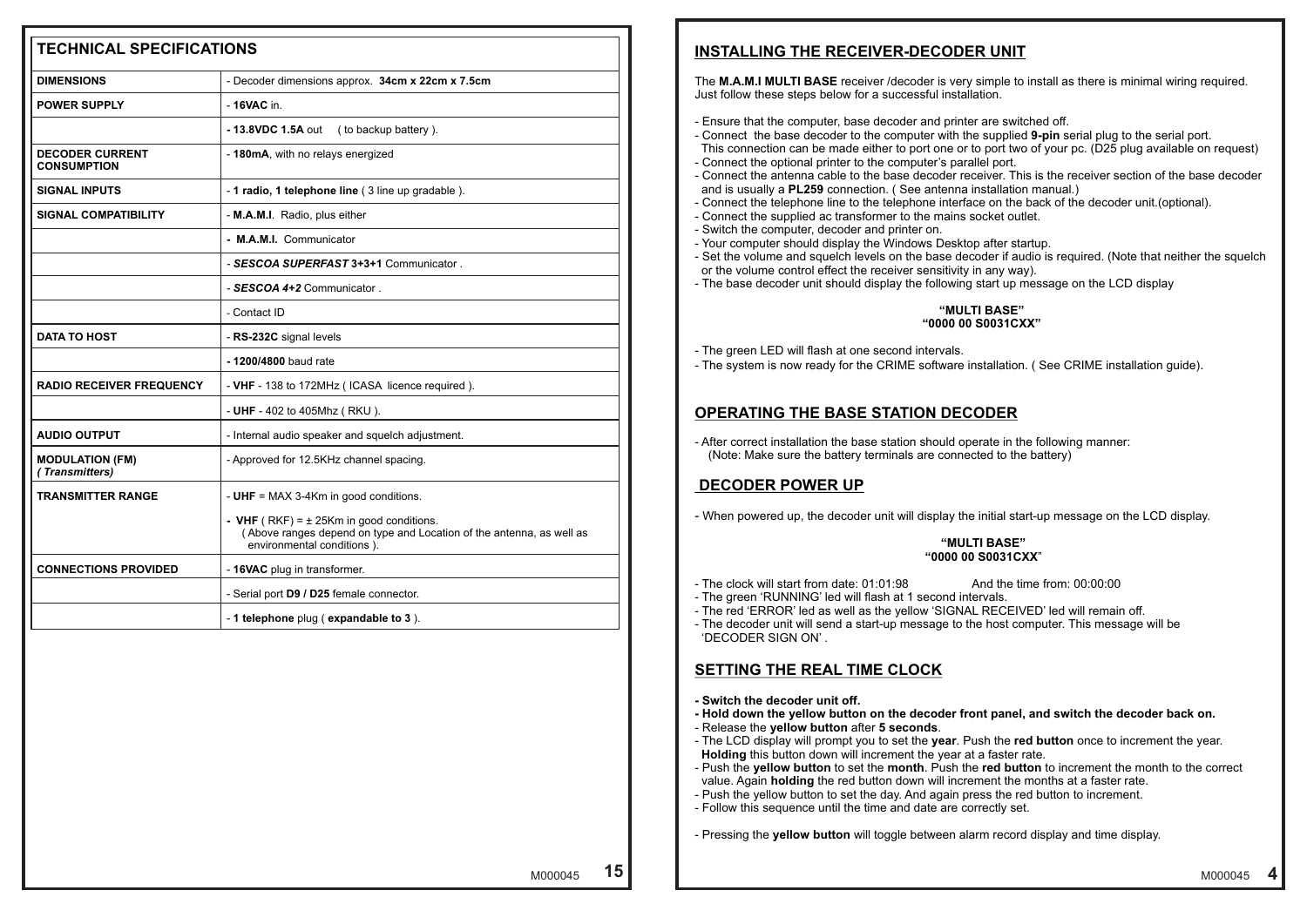### **RECEIVING SIGNALS**

#### *IN STANDBY MODE*

- The **green LED** on the decoder will flash at 1 second intervals.
- The **red** and **yellow LED** will remain off.
- The **buzzer** ( if connected) will be silent.

#### *WHEN A RADIO SIGNAL IS RECEIVED*

- The **green LED** will flicker with the incoming signal as it is being received.
- If the code is accepted by the decoder unit, the buzzer **relay** will latch.
- The **yellow LED** on the front panel will switch on.
- If the signal is rejected , the **red LED** will switch on for a one second period. ( Code ignored)
- Received signals (alarms) will be displayed on the **LCD** display.
- Received signals can also be heard on the **internal speaker**, by adjusting the **volume** and **squelch** settings on the front panel.
- Pressing the **red acknowledge** button on the front panel will silence the **beeper** and switch the **yellow LED**  off.
- NOTE: To toggle the bleeper function ON or OFF, hold the red Acknowledge button in and press the yellow button once. Two bleeps indicate that the bleeper will come on with received signals; one beep for when the bleeper is disabled.

### **MAMI MULTI BASE STATION-TO-HOST PROTOCOL**

The following is a description of the code structure sent from the MAMI MULTI BASE to the host computer. Note that the code, excluding the start-of-text and end-of-text sequence, is displayed on the decoder LCD display unit.

#### 1. DATA STRUCTURE FROM BASE STATION DECODER TO COMPUTER

#### 1.1 DATA FORMAT

#### $\overline{a}$ MAMI / CLASSIC BAUD RATE / PRINTER | SURE GUARD BAUD RATE

SIGNAL TYPE =  $RS-232C$ <br>DATA BITS = 8  $DATA BITS = 8$  DATA RATE = 4800 BPS DATA RATE = 1200 BPS PARITY = NONE PARITY = EVEN

 $STOP$  BITS = 1

[STX]X\_XXXX\_XXXXXXX\_XX[ETX][CR][LF]

#### 1.2 CODE STRUCTURE

The structure of the data sent to the computer is as follows:

#### DATA STRING TO COMPUTER

Start of text character Type character Space 4digit subscriber number Space 8 alarm zone information chars Space Control character 1 Control character 2 End of text character Carriage return Line feed

**VISUALIZE** TO PROGRAM: PRESS SHORTLY THE NUMBER OF THE 1-HOLD THE SELECTED REGISTER KEY REGISTER YOU WANT TO CHECK *P ?* UNTIL A "P" IS DISPLAYED (EG."3") *1* THE DISPLAY WILL SHOW, SEQUENTIALLY 2-ENTER EIGHT "0" OR "1" *? 0* **OR 1** THE CONTENT OF THE REGISTER **0** OR 1 AS SELECTED TION REGISTER  $\Box$ FACTORY-PROGRAMMED DEFAULT SETTINGS ENTER YOUR SELECTIONS HERE CONTACT ID MESSAGES STANDARD MESSAGES TRACER/RADIOCOM PAGER MESSAGES FARM MESSAGES RAW CODE CUSTOM 1 BIT NCC NO. 1 1 1 0 1 0 1 0 1 2 0  $\boldsymbol{0}$ 0 0 1 1  $0 || 0$ 1 3 1 1 1 0  $0 \mid 0$ 0 1 0 4 (IGNORE) SEND DATA TO HOST COMPUTER  $\bigcirc$  = NO COMPUTER 5 1 1 0  $\mathbf{0}$  = NO PRINTER 6 1 RINTER CLASSIC BAUD RATE (4800)  $\bullet$   $\bullet$  SURE GUARD BAUD RATE (1200) 7 0 1  $\mathbf{0}$  = BASE STATION 8 0

NOTE: Printer output can be raw code or screen print with time and date.

The **BASE** may be programmed to suit the type of operation required. Programming is done using the **M.A.M.I. RKF\_PROGRAMMER. OPTIONS REGISTER '1'** Data is entered from bit **1** to bit **8** . Enter a **'0'** or a **'1',** corresponding to your choice. A list of these choices are shown in the programming sheet below and are self explanatory. The **different display formats** that appear on the LCD display and the printer when an alarm signal is received can be programmed using bits **1,2 and 3** and are shown in **"PROGRAM REGISTER 1".** For specific monitoring applications, the messages to be displayed may be **customized.**

|            | TO PROGRAM:                         | 1-HOLD THE SELECTED REGISTER KEY<br>UNTIL A "P" IS DISPLAYED (EG."3" |           |                 |                   |                   |                               |                          |
|------------|-------------------------------------|----------------------------------------------------------------------|-----------|-----------------|-------------------|-------------------|-------------------------------|--------------------------|
|            | 2-ENTER EIGHT<br><b>AS SELECTED</b> | "0"                                                                  | <b>OR</b> | "1"             | $\sim$            |                   | $0$ or $1$                    |                          |
|            |                                     | PROGRAMMING THE                                                      |           |                 |                   |                   |                               |                          |
|            |                                     | FACTORY-PROGRAMMED DEFAULT SETTINGS<br>ENTER YOUR SELECTIONS HERE    |           |                 |                   |                   |                               |                          |
| BIT<br>NO. |                                     |                                                                      |           | <b>RAW CODE</b> | STANDARD MESSAGES | FARM MESSAGES     | <b><i>TRACER/RADIOCOM</i></b> | CUSTOM <sub>1</sub>      |
| 1          |                                     |                                                                      |           | 0               |                   | O                 |                               | N                        |
| 2          | 0                                   |                                                                      |           | O               | Ŋ                 | 1                 | 1                             | Ω                        |
| 3          | 1                                   |                                                                      |           | 0               | O                 | Ō                 | 0                             |                          |
| 4          | 0                                   |                                                                      | (IGNORE)  |                 |                   |                   |                               |                          |
| 5          | 1                                   |                                                                      |           |                 |                   |                   |                               | SEND DATA TO HOST        |
| 6          | 0                                   |                                                                      |           |                 |                   |                   |                               | SEND OUTPUT TO PR        |
|            | 0                                   |                                                                      |           |                 |                   |                   |                               | <b>CLASSIC BAUD RATE</b> |
| 8          | 0                                   |                                                                      |           | =               |                   | <b>SMART BASE</b> |                               |                          |

On request the **BASE** can be configured so that the **installer** can program the range of transmitter numbers that can be received.

The highest transmitter number to be received is programmed into register **'B'.** Registers **'A'** and **'B**' will then define the "window transmitter numbers that can be received by the **BASE.** Valid codes are any decimal values between **'0000'** and **'9999'**.

#### **LOWEST CODE REGISTER 'A'**

This defines the **LOWEST** transmitter **ID** code that will be accepted by the **BASE.** Any received **ID** code below this number will be ignored. Data is entered from digit **1** to digit **4.**

#### **HIGHEST CODE REGISTER 'B'**

**Any transmitter whose number is higher than this number will be ignored by the receiver.**



|                                                                               | B<br>PROGRAMMING THE RANGE OF VALID CODES<br>8 <sup>2</sup><br>A      |
|-------------------------------------------------------------------------------|-----------------------------------------------------------------------|
| <b>I.D. CODE OF THE FIRST</b><br><b>TRANSMITTER</b><br><b>BEING MONITORED</b> | $\bigwedge$<br>ENTER A 4-DIGIT NUMBER<br>FACTORY DEFAULTS             |
| I.D. CODE OF THE LAST<br><b>TRANSMITTER</b><br><b>BEING MONITORED</b>         | っ<br>3<br>ENTER A 4-DIGIT NUMBER<br>B<br>FACTORY DEFAULTS<br>$\Omega$ |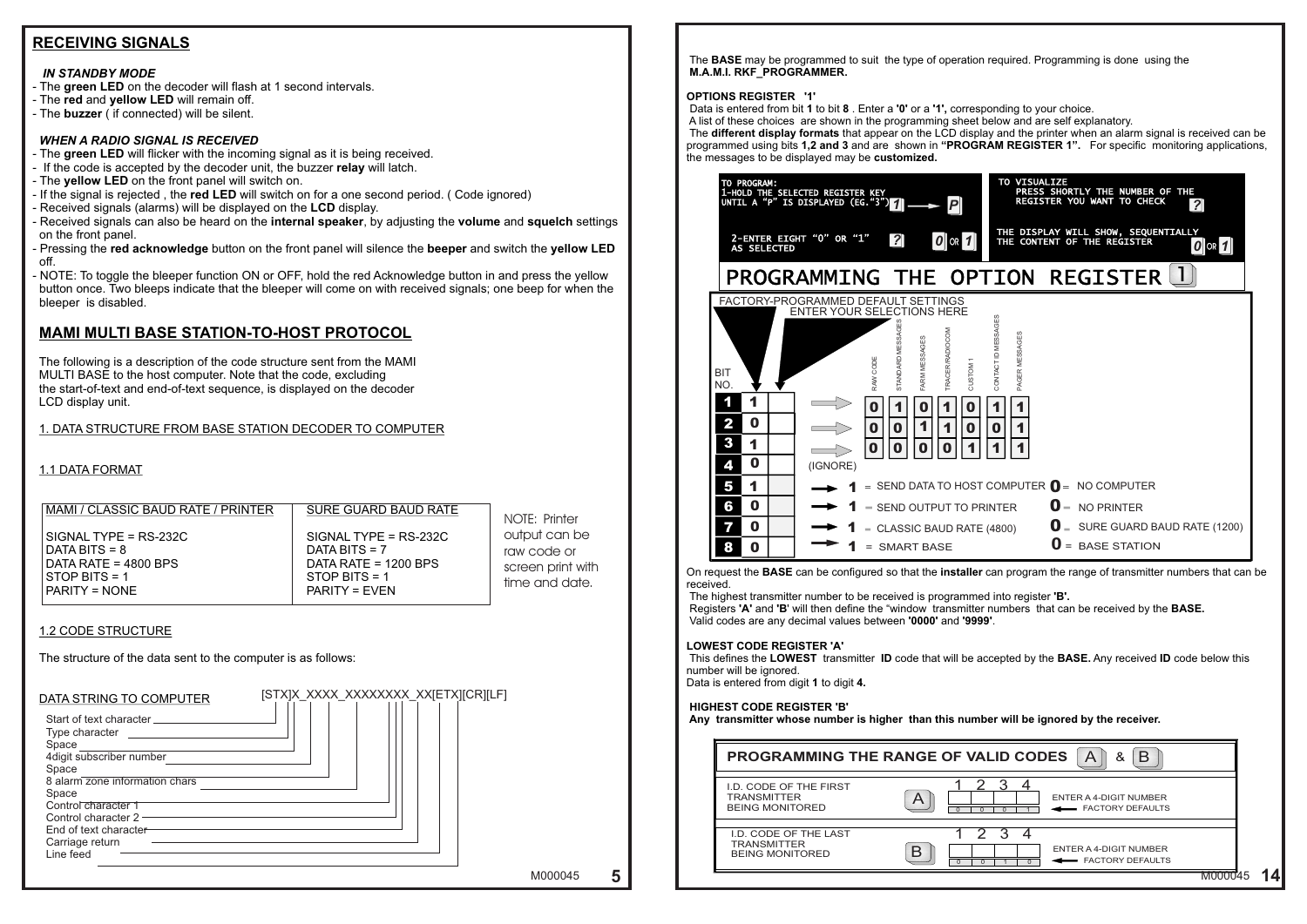#### 1.3 BASE DECODER PROTECTION MESSAGE

The MAMI base station decoder sends a predetermined 'protection' code to the host computer every 5 minutes. This has been designed for the situation where the base decoder is used with MAMI 'CRIME' software. The CRIME software will indicate an alarm (SNIPER NOT CONNECTED) if this code is not received from the decoder every 10 minutes.

| The hex codes for STX, ETX, CR and LF are as explained above. |  |
|---------------------------------------------------------------|--|
|---------------------------------------------------------------|--|

#### 2. SAMPLE CODE SEQUENCES TO THE HOST COMPUTER

| The code structure of the protection message is as follows:                                                            |                   |  |
|------------------------------------------------------------------------------------------------------------------------|-------------------|--|
|                                                                                                                        | $[STX]$ '2' 'XXXX |  |
| start of text $\qquad$<br>protection message indicator -<br>space<br>5 digit number from 00000 to 65535<br>end of text |                   |  |
| linefeed<br>carriage return _____                                                                                      |                   |  |
|                                                                                                                        |                   |  |

In the above case a 'battery low' from wireless detector zone 3 to go via repeater 1.



| 2. SAMPLE CODE SEQUENCES TO THE HOST COMPUTER                                                                                                                                                                                                             |
|-----------------------------------------------------------------------------------------------------------------------------------------------------------------------------------------------------------------------------------------------------------|
| [STX]'0 1234 55551555 02' [ETX] [CR] [LF]<br>2.1 CODE                                                                                                                                                                                                     |
| alarm via radio entre all'altresse del proportane del control del proportane del control del control del contro<br>subscriber no. 1234 - All and the subscriber no. 1234<br>zone 5 = new alarm, all other zones normal<br>signal to go via repeater no. 2 |
| In the above case a 'new alarm' condition on zone 6 to go via repeater 2.<br>2.2 CODE<br>[STX]'1 0001 15556555 00' [ETX] [CR] [LF]                                                                                                                        |
| all other zones normal                                                                                                                                                                                                                                    |
| In the above case a 'still in alarm' condition may be caused by, for example, a doorguard contact where the door has<br>been opened and left open.<br>2.3 CODE<br>[STX]'0 1234 65556555 10'[ETX][CR][LF]                                                  |
| alarm via radio - alle contracts and alarm via radio - alle contracts and allegence of the contracts and alle<br>subscriber no. 1234<br>zone 1 = etill in alarm                                                                                           |

| zone $1 =$ still in alarm<br>zone $5 =$ still in alarm                                                 |              |
|--------------------------------------------------------------------------------------------------------|--------------|
| all other zones normal<br>Panic button pressed                                                         |              |
| In the above case the panic button should take priority over t<br>caused the transmission.<br>2.4 CODE | [STX] '0 123 |
| alarm via radio<br>subscriber no. 1234<br>wireless detector low battery in zone 3                      |              |



the 'still in alarm' conditions.It is the panic button that has



all other zones normal

| wireless detector 3 alarm      |  |
|--------------------------------|--|
|                                |  |
| signal to go via repeater no.1 |  |
|                                |  |

#### **MULTI BASE MESSAGES**

**Note for users linking the BASE to a host computer:**

 **The BASE is transparent to certain signals from the JACK R and TRACER control transmitters. These signals will not generate an alarm on the BASE itself, but the received code WILL be transmitted to the host computer where full monitoring takes place. These signals are as follows:** 

 **System armed System disarmed Wireless battery low Mains Failure System backup battery low**

#### **PROGRAMMING PROCEDURE**

 Now that the programmable selections have been made, the **MULTI-BASE** unit can be programmed. This is done using the **RKF programmer**.

#### **The following procedure applies to all registers.**

- **1.** Remove power from the **MULTI-BASE** receiver.
- **2.** Disconnect the **LCD display** cable from the pinstrip adjacent to the microprocessor, noting carefully which row of holes in the ribbon cable Header connects to the pinstrip.
- **3.** Plug the programmer ribbon cable onto the pinstrip, so that the cable passes over the **MULTI-BASE**  screw-connector strip.
- **4. While holding the "#" key apply power** .
- **5.** After a short delay release the "#" key, the '-' character will appear on the programmer. You can now start programming.
- **6.** To program a particular register hold down that register number until a **'P'** is displayed. Release the key, and enter the selections that you previously made.
- **7.** To read an existing setting, press the register key **BRIEFLY.** The setting will be displayed sequentially on the programmer display.
- **8.** If you wish to program another register, repeat steps **6** and **7** above.
- **9.** When programming is complete, press the **'#'** key and remove the programmer from the **MULTI-BASE pinstrip.**
- **10.** Remove power from the **MULTI-BASE.**
- **11.**Reconnect the **LCD** display ribbon cable to the pinstrip and apply power .

| <b>RAW CODE</b><br><b>STANDARD</b><br>(000XXXXXX)<br>(100XXXXXX)                                                                                                                                                                                                                                                                                                                                                              | <b>FARM</b><br>(010XXXXX)                                                                                                                                                                  | <b>TRACER</b><br>(110XXXXX)                                                                                                                                                                            | <b>CUSTOMIZED</b><br>(001XXXXX) | <b>PAGER</b><br>(111XXXXX)                                                                                                                                                             | <b>CONTACT ID</b><br>(101XXXXX)                               |
|-------------------------------------------------------------------------------------------------------------------------------------------------------------------------------------------------------------------------------------------------------------------------------------------------------------------------------------------------------------------------------------------------------------------------------|--------------------------------------------------------------------------------------------------------------------------------------------------------------------------------------------|--------------------------------------------------------------------------------------------------------------------------------------------------------------------------------------------------------|---------------------------------|----------------------------------------------------------------------------------------------------------------------------------------------------------------------------------------|---------------------------------------------------------------|
| $ZONE$ 1:<br>I Circuit 1<br>$ZONE$ 2:<br>Circuit 2<br>$ZONE$ 3:<br>Circuit 3<br>ZONE $4$ :<br>Circuit 4<br>$ZONE$ 5:<br>Circuit 5<br>$ZONE$ 6:<br>Circuit 6<br>ZONE $7:$<br>Circuit 7<br>ZONE 8:<br>Circuit 8<br>$CONTROL1 = 1$<br>Panic<br>$CONTROL1 = 2$<br>Medical<br>$CONTROL1 = 3$<br>Panic cancel<br>$CONTROL1 = 4$   Fire<br>$CONTROL1 = 5$ I Undefined<br>$CONTROL1 = 6$<br>I Undefined<br>$CONTROL1 = 7$   Undefined | ROBBERY 1<br>ROBBERY 2<br>AMBULANCE<br>FIRE !<br>ATTACK !!<br><b>FRIDGE</b><br>CONTROL 1<br><b>RESPONDS</b><br>Panic<br>Medical<br>Check in<br>Fire<br>Undefined<br>Undefined<br>Undefined | Circuit 1<br>Circuit 2<br>Circuit 3<br>Circuit 4<br>Circuit 5<br>Circuit 6<br>Circuit 7<br>Circuit 8<br>Panic<br>Duress / Medical<br>Check in<br>Armed<br>Disarmed<br>Mains Fail<br><b>Battery Low</b> |                                 | GO TO POINT 1<br>GO TO POINT 2<br>GO TO POINT 3<br>GO TO POINT 4<br><b>CALL ROUTINE</b><br><b>CALL URGENTLY</b><br><b>CALL EMERGENCY</b><br><b>CANCEL CALL</b><br><b>EMERGENCY !!!</b> | <b>PLEASE REFER</b><br>TO CONTACT ID<br><b>FORMAT LIBRARY</b> |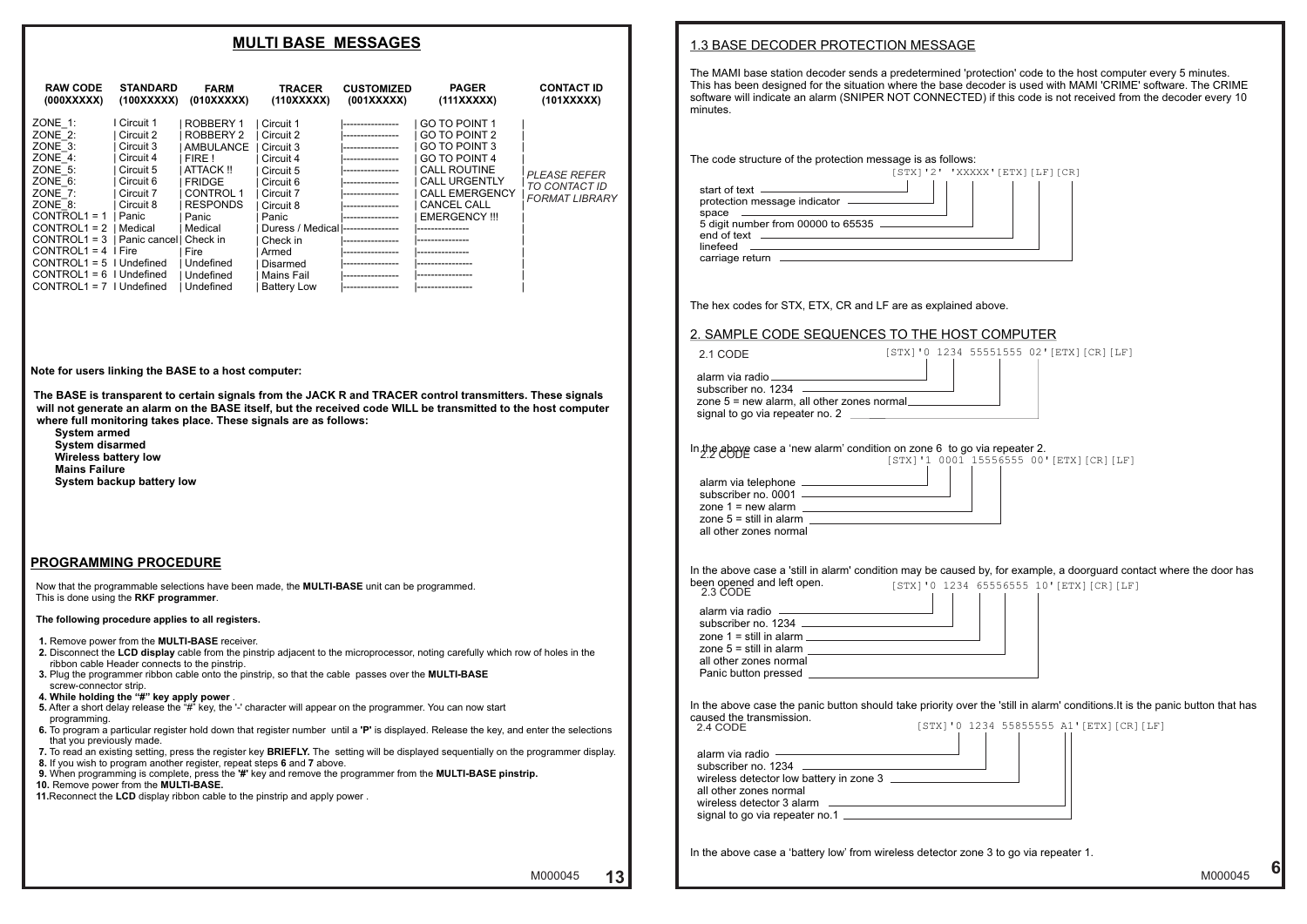| <b>CONDITION</b>  | <b>CODE</b> |
|-------------------|-------------|
| <b>PANIC</b>      | [AEE]       |
| <b>DURESS</b>     | [ADD]       |
| TEST / 24HR       | [ADB]       |
| ARMED             | [AC1]       |
| <b>DISARMED</b>   | [AB1]       |
| <b>MAINS FAIL</b> | [AEB]       |
| <b>BATT.LOW</b>   | [AEA]       |
|                   | [000]       |

| [STX]'1 4321 55555555 30' [ETX] [CR] [LF]<br>2.5 CODE                                                                                                                                                                                      | <b>DSC</b><br>10 PPS 1400HZ<br>$04+2$ |                      |                                |                        |                                     |                      |         |
|--------------------------------------------------------------------------------------------------------------------------------------------------------------------------------------------------------------------------------------------|---------------------------------------|----------------------|--------------------------------|------------------------|-------------------------------------|----------------------|---------|
| alarm via telephone<br>subscriber no. 4321                                                                                                                                                                                                 | $0 = 10$ PPS<br>FBI                   | <b>DIAL</b>          |                                |                        |                                     |                      |         |
| all zones normal                                                                                                                                                                                                                           | $6 = 20$ PPS                          | 2300HZ               |                                |                        |                                     |                      |         |
|                                                                                                                                                                                                                                            | $44+2$                                |                      |                                |                        |                                     |                      |         |
|                                                                                                                                                                                                                                            |                                       |                      |                                |                        |                                     |                      |         |
| In the above the test transmission is generated either by the user or by the regular-interval autotest facility built in to our<br>radio transmitters and communicators.                                                                   |                                       |                      |                                |                        |                                     |                      |         |
|                                                                                                                                                                                                                                            |                                       |                      |                                | F.B.I. CONTROL PANEL   |                                     |                      |         |
| 2.6 CODE<br>[STX]'0 1234 55155555 A1'[ETX][CR][LF]                                                                                                                                                                                         | <b>CONDITION</b>                      | <b>CODE</b>          | <b>CONDITION</b>               | <b>CODE</b>            | <b>CONDITION</b>                    | <b>CODE</b>          |         |
|                                                                                                                                                                                                                                            | Z1 ALARM                              | [0A1]                | Z1 RESTORE                     | $[031]$                | PANIC                               | [AEE]                |         |
|                                                                                                                                                                                                                                            | Z <sub>2</sub> ALARM                  | [0A2]                | <b>Z1 RESTORE</b>              | $[032]$                | <b>DURESS</b>                       | [ADD]                |         |
| zone $3 =$ new alarm $\frac{1}{2}$                                                                                                                                                                                                         | Z3 ALARM                              | [0A3]                | Z1 RESTORE                     | $[033]$                | TEST / 24HR                         | [ADB]                |         |
| all other zones normal<br>all other zones normal<br>wireless detector 3 alarm                                                                                                                                                              | Z4 ALARM                              | [0A4]                | <b>Z1 RESTORE</b>              | $[034]$                | ARMED                               | [AC1]                |         |
|                                                                                                                                                                                                                                            | <b>Z5 ALARM</b>                       | [0A5]                | Z1 RESTORE                     | $[035]$                | <b>DISARMED</b>                     | [AB1]                |         |
| signal to go via repeater no.1-                                                                                                                                                                                                            | Z6 ALARM                              | [0A6]                | Z1 RESTORE                     | $[036]$                | <b>MAINS FAIL</b>                   | [AEB]                |         |
|                                                                                                                                                                                                                                            | Z7 ALARM                              | [0A7]                | Z1 RESTORE                     | $[037]$                | <b>BATT.LOW</b>                     | [AEA]                |         |
| [STX]'2 47032'[ETX][CR][LF]                                                                                                                                                                                                                | Z8 ALARM                              | [0A8]                | Z1 RESTORE                     | [038]                  | ------------                        | [000]                |         |
| 2.7 CODE                                                                                                                                                                                                                                   |                                       |                      |                                |                        |                                     |                      |         |
| protection message from decoder -                                                                                                                                                                                                          |                                       |                      |                                |                        |                                     |                      |         |
| to follow<br>protection code = $47032$                                                                                                                                                                                                     |                                       |                      |                                |                        |                                     |                      |         |
|                                                                                                                                                                                                                                            |                                       |                      |                                |                        | <b>D.S.C CONTROL PANEL</b>          |                      |         |
|                                                                                                                                                                                                                                            | <b>CONDITION</b><br>Z1 ALARM          | <b>CODE</b><br>[1A1] | <b>CONDITION</b><br>Z1 RESTORE | <b>CODE</b><br>$[031]$ | <b>CONDITION</b><br><b>PANIC</b>    | <b>CODE</b><br>[AEE] |         |
| 3. COMMUNICATOR CODE STRUCTURES                                                                                                                                                                                                            | Z <sub>2</sub> ALARM                  | [1A2]                | Z1 RESTORE                     | $[032]$                | <b>DURESS</b>                       | [0D1]                |         |
|                                                                                                                                                                                                                                            | Z3 ALARM                              | [1A3]                | Z1 RESTORE                     | $[033]$                | TEST / 24HR                         | [CD1]                |         |
| The base station will accept communicator codes of type SESCOA SUPERFAST and 4+2, 1800HZ CARRIER, 2300HZ                                                                                                                                   | Z4 ALARM                              | [1A4]                | <b>Z1 RESTORE</b>              | $[034]$                | <b>ARMED</b>                        | [AC1]                |         |
| HANDSHAKE, 20PPS, as well as the standard M.A.M.I. radio and communicator signals.                                                                                                                                                         | Z5 ALARM                              | [1A5]                | Z1 RESTORE                     | $[035]$                | <b>DISARMED</b>                     | [AB1]                |         |
|                                                                                                                                                                                                                                            | Z6 ALARM                              | [1A6]                | Z1 RESTORE                     | [036]                  | <b>MAINS FAIL</b>                   | [BEB]                |         |
| SESCOA SUPERFAST DATA STRING TO COMPUTER                                                                                                                                                                                                   | Z7 ALARM                              | [1A7]                | <b>Z1 RESTORE</b>              | $[037]$                | <b>BATT.LOW</b>                     | [0E0]                |         |
|                                                                                                                                                                                                                                            | <b>Z8 ALARM</b>                       | [1A8]                | <b>Z1 RESTORE</b>              | [038]                  | -------------                       | [000]                |         |
| The data string to the computer is the same as previously described, but the meaning of the different characters is<br>different. Note that a 4+2 code is always indicated by a '5' as the first character, and a SUPERFAST code is always |                                       |                      |                                |                        |                                     |                      |         |
| indicated by a '6' as the first character.                                                                                                                                                                                                 |                                       |                      |                                |                        | <b>CORENELL COMMUNICATOR</b>        |                      |         |
| [STX]'5 1234 13555555 00' [ETX] [CR] [LF]                                                                                                                                                                                                  | <b>CONDITION</b>                      | <b>CODE</b>          | <b>CONDITION</b>               | <b>CODE</b>            | <b>CONDITION</b>                    | <b>CODE</b>          |         |
| 3.1 CODE                                                                                                                                                                                                                                   | Z1 ALARM                              | [1A1]                | Z1 RESTORE                     | $[031]$                | <b>PANIC</b>                        | [EEE]                |         |
| alarm from 4+2 communicator __________                                                                                                                                                                                                     | Z2 ALARM<br>Z3 ALARM                  | [2A2]                | Z1 RESTORE<br>Z1 RESTORE       | $[032]$                | <b>DURESS</b><br><b>TEST / 24HR</b> | [OD1]                |         |
| subscriber no. 1234                                                                                                                                                                                                                        | Z4 ALARM                              | [3A3]                | Z1 RESTORE                     | [033]                  | <b>ARMED</b>                        | [ODE]                |         |
| <u> 1989 - Johann Barbara, martxa alemani</u> ar a<br>received alarm = $'13'$ $-$                                                                                                                                                          | Z5 ALARM                              | [4A4]                | Z1 RESTORE                     | $[034]$<br>[035]       | <b>DISARMED</b>                     | [9B9]<br>[9C9]       |         |
|                                                                                                                                                                                                                                            | Z6 ALARM                              | [5A5]<br>[6A6]       | Z1 RESTORE                     | $[036]$                | <b>MAINS FAIL</b>                   | [OBA]                |         |
|                                                                                                                                                                                                                                            | Z7 ALARM                              | [7A7]                | Z1 RESTORE                     | $[037]$                | <b>BATT.LOW</b>                     | [0AE]                |         |
|                                                                                                                                                                                                                                            | Z8 ALARM                              | [8A8]                | Z1 RESTORE                     | $[038]$                | ------------                        | [000]                |         |
|                                                                                                                                                                                                                                            |                                       |                      |                                |                        |                                     |                      |         |
| [STX]'6 2143 1A155555 00' [ETX] [CR] [LF]<br>3.2 CODE                                                                                                                                                                                      |                                       |                      |                                |                        |                                     |                      |         |
|                                                                                                                                                                                                                                            |                                       |                      |                                |                        |                                     |                      |         |
| alarm from superfast communicator                                                                                                                                                                                                          |                                       |                      |                                |                        |                                     |                      |         |
| subscriber no. 2143 -                                                                                                                                                                                                                      |                                       |                      |                                |                        |                                     |                      |         |
| $received$ alarm = '1A1' $\frac{1}{1000}$                                                                                                                                                                                                  |                                       |                      |                                |                        |                                     |                      |         |
|                                                                                                                                                                                                                                            |                                       |                      |                                |                        |                                     |                      |         |
|                                                                                                                                                                                                                                            |                                       |                      |                                |                        |                                     |                      |         |
|                                                                                                                                                                                                                                            |                                       |                      |                                |                        |                                     |                      |         |
|                                                                                                                                                                                                                                            |                                       |                      |                                |                        |                                     |                      |         |
| M000045                                                                                                                                                                                                                                    |                                       |                      |                                |                        |                                     |                      | M000045 |
|                                                                                                                                                                                                                                            |                                       |                      |                                |                        |                                     |                      |         |

#### F.B.I. CONTROL PANEL

#### D.S.C CONTROL PANEL

| <b>CONDITION</b>  | <b>CODE</b> |  |
|-------------------|-------------|--|
| <b>PANIC</b>      | [AEE]       |  |
| <b>DURESS</b>     | [0D1]       |  |
| TEST / 24HR       | [CD1]       |  |
| ARMED             | [AC1]       |  |
| <b>DISARMED</b>   | [AB1]       |  |
| <b>MAINS FAIL</b> | [BEB]       |  |
| <b>BATT.LOW</b>   | [0E0]       |  |
|                   |             |  |

#### CORENELL COMMUNICATOR

| <b>CODE</b> | <b>CONDITION</b>  | <b>CODE</b> |
|-------------|-------------------|-------------|
| [031]       | <b>PANIC</b>      | [EEE]       |
| [032]       | <b>DURESS</b>     | [OD1]       |
| [033]       | TEST / 24HR       | [ODE]       |
| [034]       | <b>ARMED</b>      | [9B9]       |
| [035]       | <b>DISARMED</b>   | [9C9]       |
| [036]       | <b>MAINS FAIL</b> | [OBA]       |
| [037]       | <b>BATT.LOW</b>   | [0AE]       |
| [038]       |                   | [000]       |
|             |                   |             |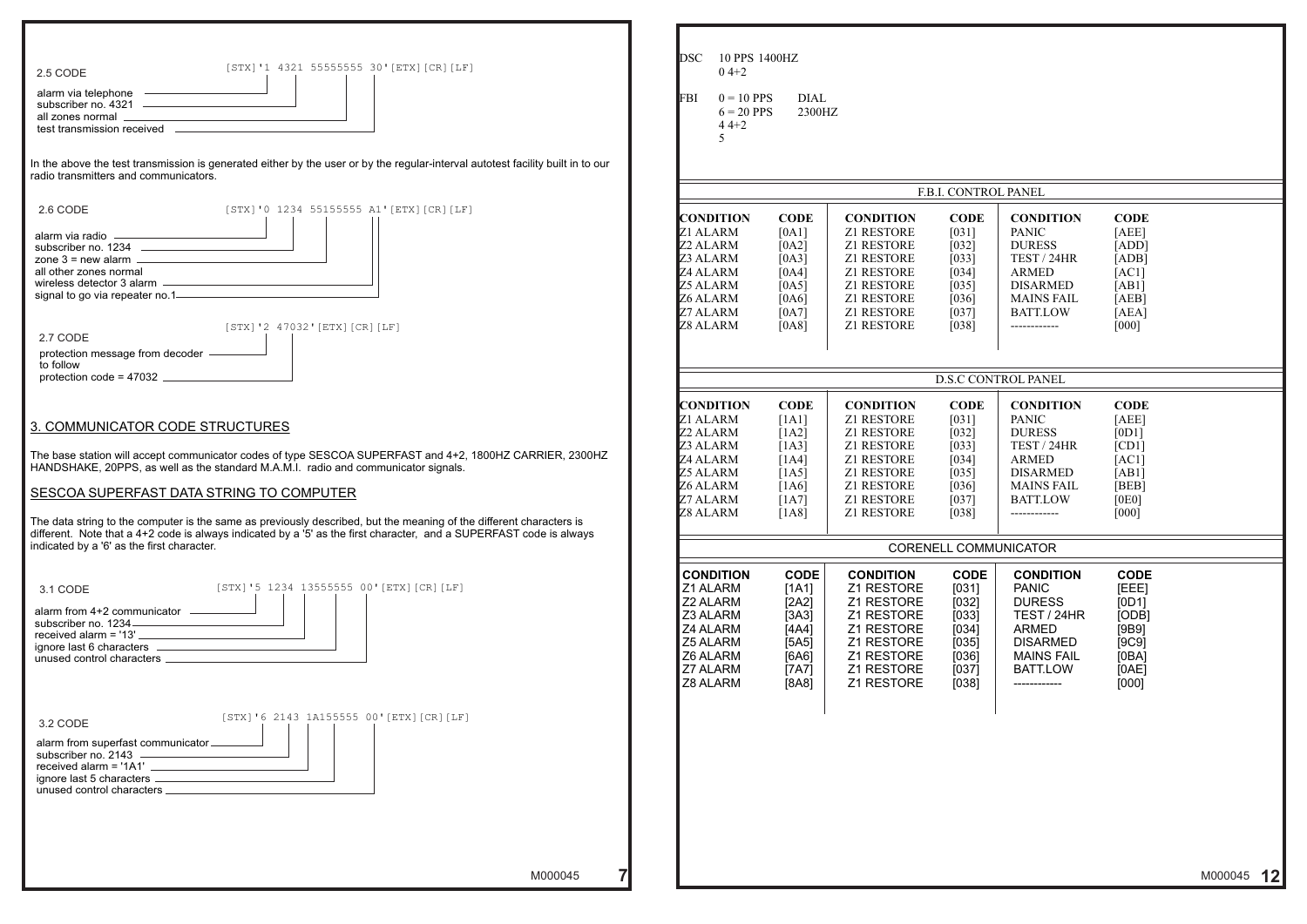### **EXPLANATION OF CHARACTERS**

#### **Type Character:**

| 1 |
|---|
| 2 |
| 3 |
| 4 |
| 5 |
| 6 |
|   |
|   |

#### **Alarm Zones Code:** Control Bit 1

| 0 | Not Used                       |   | Not Used                      |
|---|--------------------------------|---|-------------------------------|
|   | New Alarm                      |   | Panic                         |
| 2 | New Open                       |   | <b>Duress</b>                 |
| 3 | New Restore                    |   | Test / Cancel-Alarm           |
| 4 | New Close                      |   | System On                     |
| 5 | Normal                         |   | System Off                    |
| 6 | Still in Alarm                 | 6 | <b>System Mains Failed</b>    |
|   | Wireless Alarm                 |   | <b>System Battery Low</b>     |
| 8 | <b>Wireless Sensor Battery</b> |   | <b>System Mains Restore</b>   |
| 9 | <b>Not Active</b>              |   | <b>System Battery Restor</b>  |
| А | Active                         |   | <b>System Tamper</b>          |
| B | Wireless Tamper                | в | <b>Installer Password Cha</b> |
| С | Not Used                       |   | Used for GRS                  |
| D | Not Used                       |   | Guard on-site                 |
| E | Not Used                       |   | <b>Guard Panic</b>            |
| F | Not I lead                     |   | Not Head                      |

| 0 | Not Used                       |   | Not Used                      |
|---|--------------------------------|---|-------------------------------|
|   | New Alarm                      |   | Panic                         |
| 2 | New Open                       |   | <b>Duress</b>                 |
| 3 | <b>New Restore</b>             |   | Test / Cancel-Alarm           |
| 4 | New Close                      |   | System On                     |
| 5 | Normal                         |   | System Off                    |
| 6 | Still in Alarm                 | 6 | <b>System Mains Failed</b>    |
|   | Wireless Alarm                 |   | <b>System Battery Low</b>     |
| 8 | <b>Wireless Sensor Battery</b> | 8 | <b>System Mains Restore</b>   |
| 9 | <b>Not Active</b>              | 9 | <b>System Battery Restore</b> |
| А | Active                         | A | <b>System Tamper</b>          |
| B | <b>Wireless Tamper</b>         | B | Installer Password Changed    |
| С | Not Used                       |   | Used for GRS                  |
| D | Not Used                       |   | Guard on-site                 |
| E | Not Used                       |   | <b>Guard Panic</b>            |
| F | Not Used                       |   | Not Used                      |
|   |                                |   |                               |

#### **Control Bit 2**

| 0 | No Repeaters |       |
|---|--------------|-------|
| А | Repeater 1   | $-1-$ |
| в | Repeater 2   | $-2-$ |
| С | Repeater 3   | $-3-$ |
| D | Repeater 4   | $-4-$ |
| Е | Repeater 5   | $-5-$ |
| F | Repeater 6   | $-6-$ |

#### USER NUMBER**:**

To indicate which user sends information such as ARM/DISARM the Zone relevant to the user number is reduced by '4'.

Administrator gives to a client. The I.D. Code is the Subscriber code that the

eg:

- 1. '0 1234 99AAAAAA 40' is the same as '0 1234 99A6AAAA 40' with the added information in the latter that it was sent by USER 4. The 6 in Zone 4 means that the operation (ARMING) was performed by user four and if 4 is added to that zone an "A" is obtained which means that that Zone was active (see Alarm codes).
- 2. If the information was sent by USER 1 the same signal will be send as '0 1234 59AAAAAA 40'. Note the position of the '5' or '6' to determine the user number. The '5' is still classified as a '9' (Non-active) and the '6' as a 'A' (Active), thus no other information is lost when user information.
- 3. In the same way up to 35 users can be obtained if these zone locations are added together. At least one zone must contain either a '9' or 'A' to conform to new signal format.
- 4. User 35 is the unit user number and thus will an Auto-arm be signaled as an arm by User 35.

M000045 11 M000045

#### **I.D. Code**

**11**

This Routine checks for the SESCOA format via the tel. interface. The routine reads either 6 SESCOA 4+2 characters or 7 SUPERFAST characters. If the SUPERFAST format has been read, the pentad-decimal account is converted to 4-digit decimal. The code is then validated, and loaded into the MAMI string format as follows:

SESCOA SUPERFAST (40pps) the mark/space is 15msec/10msec, with a 300msec inter-character

SESCOA 4+2 (20pps) the mark/space is 30msec/20msec, with a 600msec inter-character

 The tones must be ON for min. 6 Msec and OFF for at least 6msec. The interval between characters is measured, and if it is less than 450msec it is assumed to be SUPERFAST timing, a counter is incremented. This counter holds the number of intercharacter spaces of less than 450msec.

SESCOA SUPERFAST FORMAT (3+3+1 40PPS, 2300Hz HANDSHAKE, 1800Hz TONE, PARITY).

|                              |  | Αū |  |  |
|------------------------------|--|----|--|--|
| 3-digit pentadecimal account |  |    |  |  |
| 3-digit alpha alarm code     |  |    |  |  |
| 'Parity                      |  |    |  |  |

converted to: 6 CCCC AAA55555 00 C = ACCOUNT NUMBER, A = ALARM CODE

SESCOA SLOW FORMAT (4+2) (20PPS, 2300Hz HANDSHAKE, 1800Hz TONE, NO PARITY).

|                    |  | ⌒◡ |  |  |
|--------------------|--|----|--|--|
| 4-digit account    |  |    |  |  |
| 2-digit alarm code |  |    |  |  |

Converted to: 5 CCCC AA555555 00 C = ACCOUNT NUMBER, A = ALARM CODE

SESCOA 3+1 FORMAT (20PPS, 2300Hz HANDSHAKE, 1800Hz TONE, NO PARITY).

| 3-digit account    |  |  |  |
|--------------------|--|--|--|
| 1-digit alarm code |  |  |  |

(INSTALLED 01/06/1994)

Converted to: 3 CCCC A5555555 00 C = ACCOUNT NUMBER, A = ALARM CODE